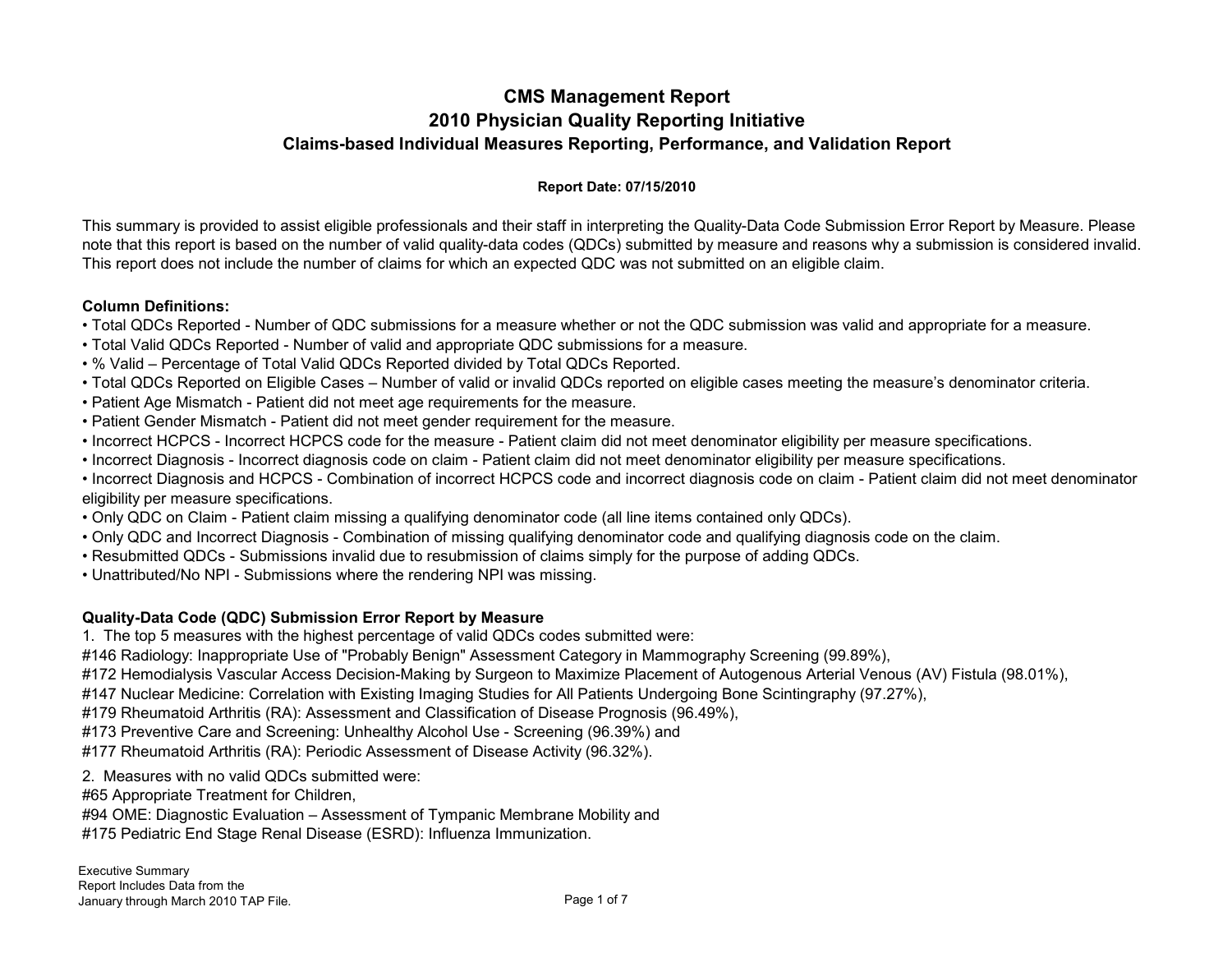- 3. The 5 measures with the highest percentage of claims with QDCs only were:
- #134 Screening for Clinical Depression (10.33%),
- #181 Elder Maltreatment Screen and Follow-Up Plan (10.06%),
- #112 Screening Mammography (5.04%),
- #46 Medication Reconciliation: Reconciliation After Discharge from an Inpatient Facility (4.64%) and
- #155 Falls: Plan of Care (4.14%).
- 4. The 5 measures with the highest rate of Diagnosis errors were:
- #40 Management Following Fracture (92.08%),
- #122 Blood Pressure Management (64.10%),
- #55 ECG Performed for Syncope (58.56%),
- #121 Laboratory Testing (Calcium, Phosphorus, iPTH and Lipid Profile) (39.46%) and
- #24 Communication with the Physician Managing Ongoing Care Post-Fracture (34.00%).
- 5. The 5 measures with the highest rate of HCPCS errors were:
- #20 Timing of Antibiotic Prophylaxis Ordering Physician (91.16%),
- #45 Discontinuation of Prophylactic Antibiotics (68.59%),
- #44 Preoperative Beta-blocker in Patients with Isolated CABG Surgery (38.59%),
- #43 Use of IMA in CABG Surgery (37.72%) and
- #102 Inappropriate Use of Bone Scan for Staging Low-Risk Prostate Cancer Patients (36.12%).
- 6. The 5 measures with the highest rate of patient gender errors were:
- #48 Assessment of Presence or Absence of UI in Women Aged 65 Years and Older (3.86%),
- #50 Plan of Care for UI in Women Aged 65 Years and Older (3.38%).
- #49 Characterization of UI in Women Aged 65 Years and Older (3.34%),
- #39 Screening or Therapy for Women Aged 65 Years and Older (2.87%) and
- #112 Screening Mammography (1.40%).
- 7. Overall, the percentage of reported instances with missing NPIs was 0.00%.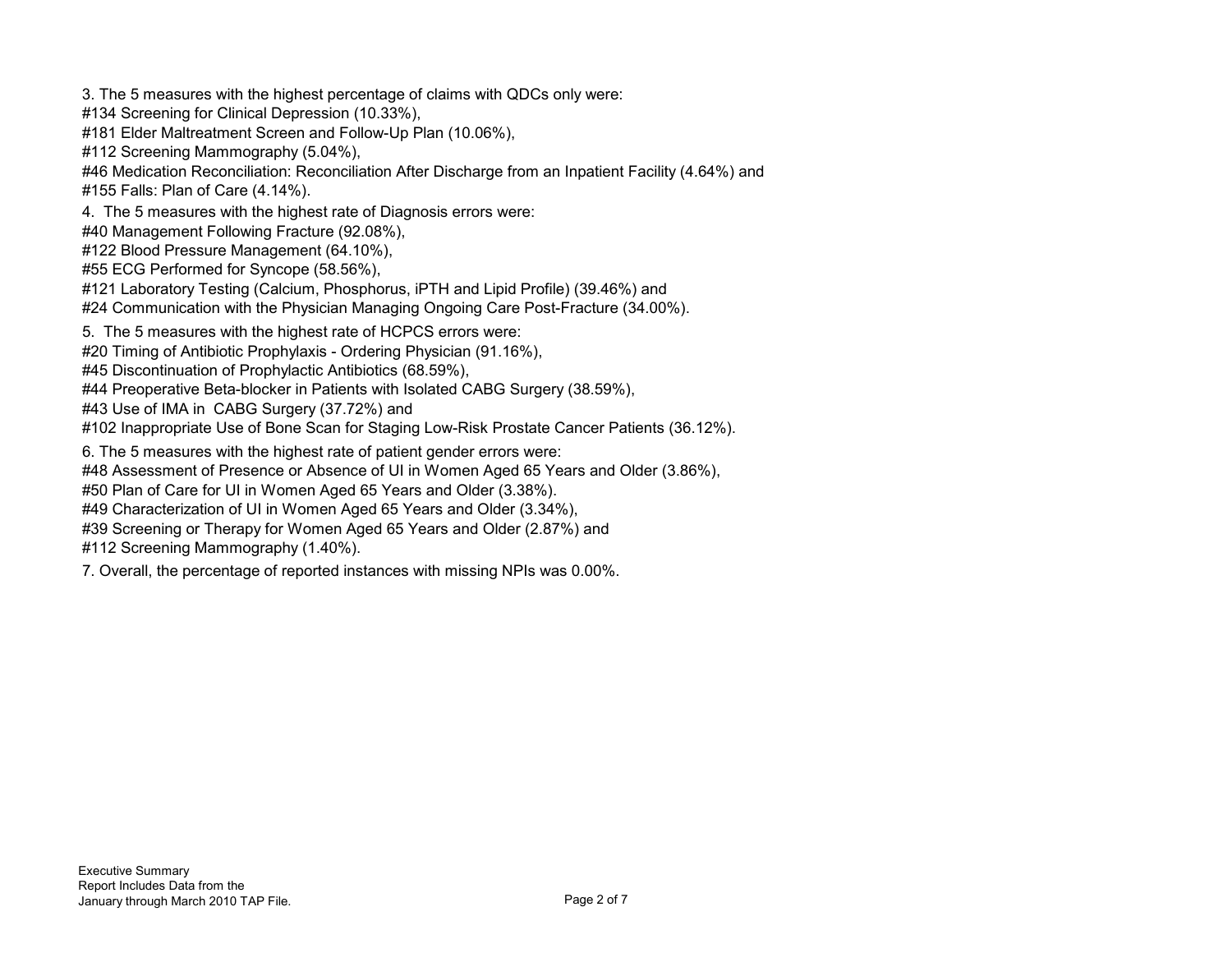*Quality-Data Code Submission Error Report by Measure Report Includes Data from the January through March 2010 TAP File*

|                                                                                            | <b>QDC Submission Attempts</b>             |                               |         |                                      | Denominator Mismatch <sup>c</sup> |                                             |                                                |                |                        |                |                     |                  |             |                                       |                   |                |                                     |       |                                     |                |   |                                    |
|--------------------------------------------------------------------------------------------|--------------------------------------------|-------------------------------|---------|--------------------------------------|-----------------------------------|---------------------------------------------|------------------------------------------------|----------------|------------------------|----------------|---------------------|------------------|-------------|---------------------------------------|-------------------|----------------|-------------------------------------|-------|-------------------------------------|----------------|---|------------------------------------|
|                                                                                            |                                            | <b>Total Valid</b>            |         | <b>Total QDCs</b>                    |                                   | <b>Patient Age</b><br>Mismatch <sup>d</sup> | <b>Patient Gender</b><br>Mismatch <sup>e</sup> |                | <b>Incorrect HCPCS</b> |                | <b>Incorrect DX</b> |                  |             | <b>Both DX and HCPCS</b><br>Incorrect | Only QDC on Claim |                | <b>Incorrect DX and Only</b><br>QDC |       | <b>Resubmitted QDCs<sup>1</sup></b> |                |   | Unattributed (No NPI) <sup>9</sup> |
| <b>Topic Measure</b>                                                                       | <b>Total QDCs</b><br>Reported <sup>a</sup> | QDCs<br>Reported <sup>b</sup> | % Valid | Reported on<br><b>Eligible Cases</b> | #                                 | %                                           |                                                | %              |                        | %              |                     | $\frac{9}{6}$    |             | $\frac{9}{6}$                         |                   | %              |                                     | $\%$  | #                                   | %              | # | %                                  |
| <b>Advance Care Plan</b>                                                                   |                                            |                               |         |                                      |                                   |                                             |                                                |                |                        |                |                     |                  |             |                                       |                   |                |                                     |       |                                     |                |   |                                    |
| #47 Advance Care Plan                                                                      | 197,053                                    | 173,16                        | 87.88%  | 178,212                              | 9,641                             | 4.89%                                       |                                                | 0.00%          | 17,025                 | 8.64%          |                     | 0.00%            |             | 0.00%                                 | 1,816             | 0.92%          |                                     | 0.00% |                                     | 0.00%          |   | 0.00%                              |
| Anesthesia                                                                                 |                                            |                               |         |                                      |                                   |                                             |                                                |                |                        |                |                     |                  |             |                                       |                   |                |                                     |       |                                     |                |   |                                    |
| #193 Perioperative Temperature Management                                                  | 193,263                                    | 177,673                       | 91.93%  | 184,193                              |                                   | 0.00%                                       |                                                | 0.00%          | 8,426                  | 4.36%          |                     | 0.00%            |             | 0.00%                                 | 644               | 0.33%          |                                     | 0.00% |                                     | 0.00%          |   | 0.00%                              |
| Arthritis-Osteoarthritis                                                                   |                                            |                               |         |                                      |                                   |                                             |                                                |                |                        |                |                     |                  |             |                                       |                   |                |                                     |       |                                     |                |   |                                    |
| #109 Patients with OA with an Assessment of Pain<br>and Function                           | 17,856                                     | 14,712                        | 82.39%  | 14,713                               |                                   | 0.00%                                       |                                                | 0.00%          | 13                     | 0.07%          | 1,754               | 9.82%            | 414         | 2.00%                                 | 58                | 0.32%          | 88                                  | 0.49% |                                     | 0.00%          |   | 0.00%                              |
| #142 Osteoarthritis (OA): Assessment for Use of Anti-                                      |                                            |                               |         |                                      |                                   |                                             |                                                |                |                        |                |                     |                  |             |                                       |                   |                |                                     |       |                                     |                |   |                                    |
| Inflammatory or Analgesic Over-the-Counter (OTC)                                           |                                            |                               |         |                                      |                                   |                                             |                                                |                |                        |                |                     |                  |             |                                       |                   |                |                                     |       |                                     |                |   |                                    |
| Medications                                                                                | 15,862                                     | 11,176                        | 70.46%  | 11,178                               |                                   | 0.00%                                       |                                                | 0.00%          |                        | 0.03%          | 3,525               | 22.22%           | 161         | 1.00%                                 | - 76              | 0.48%          | 135                                 | 0.85% |                                     | 0.00%          |   | 0.00%                              |
| Arthritis-Rheumatoid                                                                       |                                            |                               |         |                                      |                                   | 0.00%                                       |                                                |                |                        | 1.99%          |                     |                  |             | 0.00%                                 |                   |                | 33                                  |       |                                     |                |   |                                    |
| #108 DMARD Therapy in Rheumatoid Arthritis<br>#176 Rheumatoid Arthritis (RA): Tuberculosis | 13,336                                     | 12,549                        | 94.10%  | 12,558                               |                                   |                                             |                                                | 0.00%          | 266                    |                | 477                 | 3.58%            |             |                                       | -24               | 0.18%          |                                     | 0.25% |                                     | 0.01%          |   | 0.00%                              |
| Screening                                                                                  | 2,892                                      | 2,547                         | 88.07%  | 2,801                                |                                   | 0.00%                                       |                                                | 0.00%          | 51                     | 1.76%          | 35                  | 1.21%            |             | 0.00%                                 |                   | 0.10%          |                                     | 0.10% |                                     | 0.03%          |   | 0.00%                              |
| #177 Rheumatoid Arthritis (RA): Periodic Assessment                                        |                                            |                               |         |                                      |                                   |                                             |                                                |                |                        |                |                     |                  |             |                                       |                   |                |                                     |       |                                     |                |   |                                    |
| of Disease Activity                                                                        | 3,397                                      | 3,272                         | 96.32%  | 3,272                                |                                   | 0.00%                                       |                                                | 0.00%          | 41                     | 1.21%          | 76                  | 2.24%            |             | 0.00%                                 |                   | 0.18%          |                                     | 0.15% |                                     | 0.00%          |   | 0.00%                              |
| #178 Rheumatoid Arthritis (RA): Functional Status                                          |                                            |                               |         |                                      |                                   |                                             |                                                |                |                        |                |                     |                  |             |                                       |                   |                |                                     |       |                                     |                |   |                                    |
| Assessment                                                                                 | 3,928                                      | 3,780                         | 96.23%  | 3,780                                |                                   | 0.00%                                       |                                                | 0.00%          | 40                     | 1.02%          | 99                  | 2.52%            |             | 0.00%                                 |                   | 0.13%          |                                     | 0.18% |                                     | 0.00%          |   | 0.00%                              |
| #179 Rheumatoid Arthritis (RA): Assessment and                                             | 2,279                                      | 2,199                         | 96.49%  | 2,205                                |                                   | 0.00%                                       |                                                | 0.00%          | 18                     | 0.79%          | 51                  | 2.24%            |             | 0.00%                                 |                   | 0.18%          |                                     | 0.229 |                                     | 0.00%          |   | 0.00%                              |
| Classification of Disease Prognosis<br>#180 Rheumatoid Arthritis (RA): Glucocorticoid      |                                            |                               |         |                                      |                                   |                                             |                                                |                |                        |                |                     |                  |             |                                       |                   |                |                                     |       |                                     |                |   |                                    |
| Management                                                                                 | 2,123                                      | 2,001                         | 94.25%  | 2,046                                |                                   | 0.00%                                       |                                                | 0.00%          | 27                     | 1.27%          | 43                  | 2.03%            |             | 0.00%                                 |                   | 0.19%          |                                     | 0.28% |                                     | 0.00%          |   | 0.00%                              |
| Asthma                                                                                     |                                            |                               |         |                                      |                                   |                                             |                                                |                |                        |                |                     |                  |             |                                       |                   |                |                                     |       |                                     |                |   |                                    |
| #53 Pharmacologic Therapy                                                                  | 1,255                                      | 196                           | 15.62%  | 215                                  | 1,015                             | 80.88%                                      |                                                | 0.00%          | 10                     | 0.80%          |                     | 1.12%            | 970         | 77.00%                                |                   | 0.08%          | 46                                  | 3.67% |                                     | 0.00%          |   | 0.00%                              |
| #64 Asthma Assessment                                                                      | 883                                        | 104                           | 11.78%  | 104                                  | 768                               | 86.98%                                      |                                                | 0.00%          |                        | 0.68%          |                     | 0.57%            | 742         | 84.00%                                |                   | 0.00%          | 26                                  | 2.94% |                                     | 0.00%          |   | 0.00%                              |
|                                                                                            |                                            |                               |         |                                      |                                   |                                             |                                                |                |                        |                |                     |                  |             |                                       |                   |                |                                     |       |                                     |                |   |                                    |
| Audiology                                                                                  |                                            |                               |         |                                      |                                   |                                             |                                                |                |                        |                |                     |                  |             |                                       |                   |                |                                     |       |                                     |                |   |                                    |
| #188 Referral for Otologic Evaluation for Patients with                                    |                                            |                               |         |                                      |                                   |                                             |                                                |                |                        |                |                     |                  |             |                                       |                   |                |                                     |       |                                     |                |   |                                    |
| Congenital or Traumatic Deformity of the Ear                                               | 215                                        |                               | 0.47%   |                                      |                                   | 0.00%                                       |                                                | 0.00%          |                        | 0.00%          |                     | 1.40%            | 211         | 98.00%                                |                   | 0.00%          |                                     | 0.47% |                                     | 0.00%          |   | 0.00%                              |
| #189 Referral for Otologic Evaluation for Patients with                                    |                                            |                               |         |                                      |                                   |                                             |                                                |                |                        |                |                     |                  |             |                                       |                   |                |                                     |       |                                     |                |   |                                    |
| History of Active Drainage From the Ear Within the                                         |                                            |                               | 28.57%  |                                      |                                   | 0.00%                                       |                                                | 0.00%          |                        | 0.00%          |                     | 14.29%           |             | 43.00%                                |                   | 0.00%          |                                     | 0.00% |                                     | 0.00%          |   | 0.00%                              |
| Previous 90 Days<br>#190 Referral for Otologic Evaluation for Patients with                |                                            |                               |         |                                      |                                   |                                             |                                                |                |                        |                |                     |                  |             |                                       |                   |                |                                     |       |                                     |                |   |                                    |
| a History of Sudden or Rapidly Progressive Hearing                                         |                                            |                               |         |                                      |                                   |                                             |                                                |                |                        |                |                     |                  |             |                                       |                   |                |                                     |       |                                     |                |   |                                    |
| Loss                                                                                       |                                            | 48                            | 92.31%  | 48                                   |                                   | 0.00%                                       |                                                | 0.00%          |                        | 3.85%          |                     | 3.85%            |             | 0.00%                                 |                   | 0.00%          |                                     | 1.92% |                                     | 0.00%          |   | 0.00%                              |
| <b>Breast Cancer</b>                                                                       |                                            |                               |         |                                      |                                   |                                             |                                                |                |                        |                |                     |                  |             |                                       |                   |                |                                     |       |                                     |                |   |                                    |
| #71 Hormonal Therapy for Stage IC-III ER/PR                                                |                                            |                               |         |                                      |                                   |                                             |                                                |                |                        |                |                     |                  |             |                                       |                   |                |                                     |       |                                     |                |   |                                    |
| Positive Breast Cancer                                                                     | 24,222                                     | 21,575                        | 89.07%  | 23,317                               |                                   | 0.00%                                       | 98                                             | 0.40%          | 327                    | 1.35%          | 365                 | 1.519            | 120         | 0.00%                                 | 87                | 0.36%          | 12                                  | 0.05% |                                     | 0.00%          |   | 0.00%                              |
| #99 Breast Cancer Patients with a pT and pN<br>Category and Histologic Grade               | 24.42                                      | 20.206                        | 82.74%  | 20,215                               |                                   | 0.00%                                       |                                                | 0.00%          |                        | 0.00%          | 3.734               | 15.29%           | 429         | 2.00%                                 |                   | 0.00%          | 136                                 | 0.56% |                                     | 0.00%          |   | 0.00%                              |
| #112 Screening Mammography                                                                 | 45,083                                     | 28,649                        | 63.55%  | 28,664                               | 13,936                            | 30.91%                                      | 631                                            | 1.40%          | 14,148                 | 31.38%         |                     | 0.00%            |             | 0.00%                                 | 2,271             | 5.04%          |                                     | 0.00% |                                     | 0.00%          |   | 0.00%                              |
| <b>Bronchitis</b>                                                                          |                                            |                               |         |                                      |                                   |                                             |                                                |                |                        |                |                     |                  |             |                                       |                   |                |                                     |       |                                     |                |   |                                    |
|                                                                                            |                                            |                               |         |                                      |                                   |                                             |                                                |                |                        |                |                     |                  |             |                                       |                   |                |                                     |       |                                     |                |   |                                    |
| #116 Inappropriate Antibiotic Treatment for Adults                                         | 200                                        | 43                            | 21.50%  | 43                                   | 147                               | 73.50%                                      |                                                | 0.00%          |                        | 1.00%          |                     | 4.00%            | 146         | 73.00%                                |                   | 0.00%          |                                     | 0.50% |                                     | 0.00%          |   | 0.00%                              |
| Coronary Artery Bypass Graft (CABG)                                                        |                                            |                               |         |                                      |                                   |                                             |                                                |                |                        |                |                     |                  |             |                                       |                   |                |                                     |       |                                     |                |   |                                    |
| #43 Use of IMA in CABG Surgery                                                             | 17,664                                     | 10,999                        | 62.27%  | $11,00^{\circ}$                      | 6,663                             | 37.72%                                      |                                                | 0.00%          | 6,663                  | 37.72%         |                     | 0.00%            |             | 0.00%                                 |                   | 0.00%          |                                     | 0.00% |                                     | 0.00%          |   | 0.00%                              |
| #44 Preoperative Beta-blocker in Patients with                                             |                                            |                               |         |                                      |                                   |                                             |                                                |                |                        |                |                     |                  |             |                                       |                   |                |                                     |       |                                     |                |   |                                    |
| <b>Isolated CABG Surgery</b>                                                               | 12,051                                     | 7,398                         | 61.39%  | 7,400                                | 4,651                             | 38.59%                                      |                                                | 0.00%          | 4,651                  | 38.59%         |                     | 0.00%            |             | 0.00%                                 |                   | 0.00%          |                                     | 0.00% |                                     | 0.00%          |   | 0.00%                              |
| <b>CAD</b>                                                                                 |                                            |                               |         |                                      |                                   |                                             |                                                |                |                        |                |                     |                  |             |                                       |                   |                |                                     |       |                                     |                |   |                                    |
| #6 Oral Antiplatelet Therapy Prescribed for Patients<br>with CAD                           | 275,924                                    | 256,245                       | 92.87%  | 256,245                              |                                   | 0.00%                                       |                                                | 0.00%          | 5,215                  | 1.89%          | 12,860              | 4.66%            | 582         | 0.00%                                 | 905               | 0.33%          | 585                                 | 0.21% |                                     | 0.00%          |   | 0.00%                              |
| #153 Coronary Artery Disease (CAD): Referral for                                           |                                            |                               |         |                                      |                                   |                                             |                                                |                |                        |                |                     |                  |             |                                       |                   |                |                                     |       |                                     |                |   |                                    |
| Arteriovenous (AV) Fistula                                                                 | 3,917                                      | 2,725                         | 69.57%  | 2,725                                |                                   | 0.00%                                       |                                                | 0.00%          | 54                     | 1.38%          | 792                 | 20.22%           | 316         | 8.00%                                 |                   | 0.36%          | 294                                 | 7.51% |                                     | 0.00%          |   | 0.00%                              |
| <b>Chest Pain</b>                                                                          |                                            |                               |         |                                      |                                   |                                             |                                                |                |                        |                |                     |                  |             |                                       |                   |                |                                     |       |                                     |                |   |                                    |
| #54 ECG Performed for Non-Traumatic Chest Pain                                             |                                            |                               |         |                                      |                                   |                                             |                                                |                |                        |                |                     |                  |             |                                       |                   |                |                                     |       |                                     |                |   |                                    |
|                                                                                            | 292,814                                    | 215,008                       | 73.43%  | 215,009                              | 3,791                             | 1.29%                                       |                                                | 0.00%          | 8,176                  | 2.79%          | 62,786              | 21.44%           | 5.853       | 2.00%                                 | 656               | 0.22%          | 1,097                               | 0.37% |                                     | 0.00%          |   | 0.00%                              |
| Chronic Kidney Disease (CKD)                                                               |                                            |                               |         |                                      |                                   |                                             |                                                |                |                        |                |                     |                  |             |                                       |                   |                |                                     |       |                                     |                |   |                                    |
| #121 Laboratory Testing (Calcium, Phosphorus,                                              |                                            |                               |         |                                      |                                   |                                             |                                                |                |                        |                |                     |                  |             |                                       |                   |                |                                     |       |                                     |                |   |                                    |
| iPTH and Lipid Profile)                                                                    | 6,326<br>31,238                            | 3,672<br>6,007                | 58.05%  | 3,672<br>6,566                       |                                   | 0.00%<br>0.00%                              |                                                | 0.00%<br>0.00% | 75                     | 1.19%<br>0.00% | 2,496<br>20,025     | 39.46%<br>64.10% | 52<br>1,918 | 1.00%<br>6.00%                        | 244               | 0.14%<br>0.78% | 317<br>784                          | 5.01% |                                     | 0.00%<br>0.00% |   | 0.00%<br>0.00%                     |
| #122 Blood Pressure Management<br>#123 Plan of Care: Elevated Hemoglobin for Patients      |                                            |                               | 19.23%  |                                      |                                   |                                             |                                                |                |                        |                |                     |                  |             |                                       |                   |                |                                     | 2.51% |                                     |                |   |                                    |
| Receiving ESAs                                                                             | 9,245                                      | 3.944                         | 42.66%  | 4,313                                |                                   | 0.02%                                       |                                                | 0.00%          | 90                     | 0.97%          | 1,762               | 19.06%           | 2.987       | 32.00%                                | 12                | 0.13%          | 363                                 | 3.93% |                                     | 0.00%          |   | 0.00%                              |
| #135 Chronic Kidney Disease (CKD): Influenza                                               |                                            |                               |         |                                      |                                   |                                             |                                                |                |                        |                |                     |                  |             |                                       |                   |                |                                     |       |                                     |                |   |                                    |
| Immunization                                                                               | 9,257                                      | 1,916                         | 20.70%  | 1,916                                |                                   | 0.00%                                       |                                                | 0.00%          | 30                     | 0.32%          | 1,764               | 19.06%           | 5,508       | 60.00%                                |                   | 0.05%          | 329                                 | 3.55% |                                     | 0.00%          |   | 0.00%                              |
| <b>Colon Cancer</b>                                                                        |                                            |                               |         |                                      |                                   |                                             |                                                |                |                        |                |                     |                  |             |                                       |                   |                |                                     |       |                                     |                |   |                                    |
| #72 Chemotherapy for Stage III                                                             | 7,594                                      | 6,753                         | 88.93%  | 7,111                                |                                   | 0.00%                                       |                                                | 0.00%          | 85                     | 1.12%          | 372                 | 4.90%            | 14          | 0.00%                                 | 12                | 0.16%          |                                     | 0.03% |                                     | 0.00%          |   | 0.00%                              |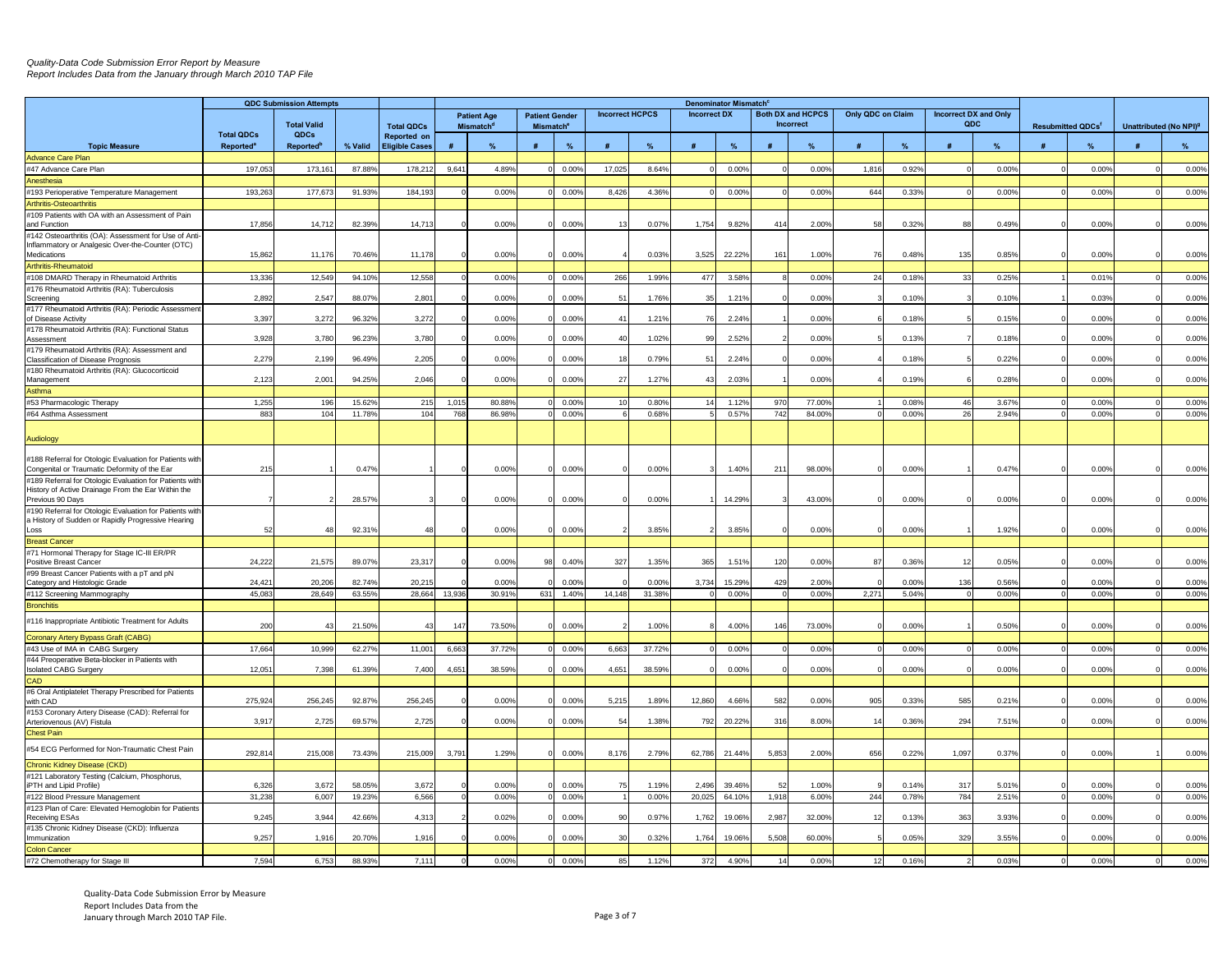|                                                                                                                                                    | <b>QDC Submission Attempts</b>             |                               |                  |                                             | <b>Denominator Mismatch</b> |                                             |                                                |                |        |                        |                     |                |           |                   |                   |                |                                     |                            |                          |                         |                                    |                |
|----------------------------------------------------------------------------------------------------------------------------------------------------|--------------------------------------------|-------------------------------|------------------|---------------------------------------------|-----------------------------|---------------------------------------------|------------------------------------------------|----------------|--------|------------------------|---------------------|----------------|-----------|-------------------|-------------------|----------------|-------------------------------------|----------------------------|--------------------------|-------------------------|------------------------------------|----------------|
|                                                                                                                                                    |                                            | <b>Total Valid</b>            |                  | <b>Total QDCs</b>                           |                             | <b>Patient Age</b><br>Mismatch <sup>d</sup> | <b>Patient Gender</b><br>Mismatch <sup>e</sup> |                |        | <b>Incorrect HCPCS</b> | <b>Incorrect DX</b> |                | Incorrect | Both DX and HCPCS | Only QDC on Claim |                | <b>Incorrect DX and Only</b><br>QDC |                            | <b>Resubmitted QDCs'</b> |                         | Unattributed (No NPI) <sup>9</sup> |                |
| <b>Topic Measure</b>                                                                                                                               | <b>Total QDCs</b><br>Reported <sup>a</sup> | QDCs<br>Reported <sup>b</sup> | % Valid          | <b>Reported on</b><br><b>Eligible Cases</b> |                             | %                                           |                                                | %              |        | $\frac{9}{6}$          |                     |                |           | $\frac{9}{6}$     |                   | $\frac{9}{6}$  |                                     | $\%$                       | #                        | %                       | #                                  | %              |
| Colorectal Cancer (CRC)                                                                                                                            |                                            |                               |                  |                                             |                             |                                             |                                                |                |        |                        |                     |                |           |                   |                   |                |                                     |                            |                          |                         |                                    |                |
| #100 CRC Patients with a pT and pN Category and<br>Histologic Grade<br>#113 CRC Screening                                                          | 15,77<br>124,134                           | 9,728<br>84,83                | 61.66%<br>68.34% | 9.730<br>84,876                             | 35,865                      | 0.00%<br>28.89%                             |                                                | 0.00%<br>0.00% | 36,899 | 0.00%<br>29.73%        | 1,107               | 7.02%<br>0.00% | 4,765     | 30.00%<br>0.00%   | 2,359             | 0.009<br>1.90% | 208                                 | 1.32 <sup>c</sup><br>0.00% |                          | $0.00^{\circ}$<br>0.00% |                                    | 0.00%<br>0.00% |
|                                                                                                                                                    |                                            |                               |                  |                                             |                             |                                             |                                                |                |        |                        |                     |                |           |                   |                   |                |                                     |                            |                          |                         |                                    |                |
| Chronic Obstructive Pulmonary Disease (COPD)<br>#51 Spirometry Evaluation                                                                          | 30,063                                     | 26,89                         | 89.45%           | 26,891                                      |                             | 0.00%                                       |                                                | 0.00%          | 465    | 1.55%                  | 2,511               | 8.35%          | 100       | 0.00%             | 84                | 0.28%          | 183                                 | 0.61%                      |                          | 0.00%                   |                                    | 0.00%          |
| #52 Bronchodilator Therapy                                                                                                                         | 25,339                                     | 19,573                        | 77.24%           | 22,904                                      |                             | 0.00%                                       |                                                | 0.00%          | 368    | 1.45%                  | 1,884               | 7.44%          | 75        | 0.00%             | 100               | 0.39%          | 114                                 | 0.45%                      |                          | 0.00%                   |                                    | 0.00%          |
| Cataracts                                                                                                                                          |                                            |                               |                  |                                             |                             |                                             |                                                |                |        |                        |                     |                |           |                   |                   |                |                                     |                            |                          |                         |                                    |                |
| #139 Cataracts: Comprehensive Preoperative<br>Assessment for Cataract Surgery with Intraocular<br>Lens (IOL) Placement                             | 122,864                                    | 117,405                       | 95.56%           | 117,425                                     |                             | 0.00%                                       |                                                | 0.00%          | 4.847  | 3.95%                  |                     | 0.00%          |           | 0.00%             | 592               | 0.48%          |                                     | 0.00%                      |                          | 0.00%                   |                                    | 0.00%          |
| Catheter-Related Bloodstream Infections (CRBSI)                                                                                                    |                                            |                               |                  |                                             |                             |                                             |                                                |                |        |                        |                     |                |           |                   |                   |                |                                     |                            |                          |                         |                                    |                |
| #76 Prevention of CRBSI - Central Venous Catheter                                                                                                  |                                            |                               |                  |                                             |                             |                                             |                                                |                |        |                        |                     |                |           |                   |                   |                |                                     |                            |                          |                         |                                    |                |
| <b>Insertion Protocol</b>                                                                                                                          | 44,03                                      | 37,27                         | 84.64%           | 37,271                                      |                             | 0.00%                                       |                                                | 0.00%          | 6,507  | 14.78%                 |                     | 0.00%          |           | 0.00%             | 258               | 0.599          |                                     | 0.00%                      |                          | 0.009                   |                                    | 0.00%          |
| <b>Chiropractic Care</b>                                                                                                                           |                                            |                               |                  |                                             |                             |                                             |                                                |                |        |                        |                     |                |           |                   |                   |                |                                     |                            |                          |                         |                                    |                |
| #182 Functional Outcome Assessment in Chiropractic                                                                                                 |                                            |                               |                  |                                             |                             |                                             |                                                |                |        |                        |                     |                |           |                   |                   |                |                                     |                            |                          |                         |                                    |                |
| Care                                                                                                                                               | 11,895                                     | 11,336                        | 95.30%           | 11,336                                      |                             | 0.00%                                       |                                                | 0.00%          | 495    | 4.16%                  |                     | 0.00%          |           | 0.00%             | 64                | 0.54%          |                                     | 0.00%                      |                          | 0.00%                   |                                    | 0.01%          |
| Depression                                                                                                                                         |                                            |                               |                  |                                             |                             |                                             |                                                |                |        |                        |                     |                |           |                   |                   |                |                                     |                            |                          |                         |                                    |                |
| #9 Antidepressant Meds During Acute Phase for<br>Patients with New Episode of MD                                                                   | 6,89                                       | 4,796                         | 69.60%           | 4,796                                       |                             | 0.00%                                       |                                                | 0.00%          | 458    | 6.65%                  | 1,116               | 16.20%         | 333       | 5.00%             | 169               | 2.45%          |                                     | 1.41%                      |                          | 0.00%                   |                                    | 0.00%          |
| #106 Patients who have MD Disorder who meet DSM                                                                                                    |                                            |                               |                  |                                             |                             |                                             |                                                |                |        |                        |                     |                |           |                   |                   |                |                                     |                            |                          |                         |                                    |                |
| IV Criteria                                                                                                                                        | 4,230                                      | 2,553                         | 60.35%           | 2,553                                       |                             | 0.00%                                       |                                                | 0.00%          | 205    | 4.85%                  | 1,240               | 29.31%         | 74        | 2.00%             | 102               | 2.41%          | 138                                 | 3.26%                      |                          | 0.00%                   |                                    | 0.00%          |
| #107 Patients who have MD Disorder who are                                                                                                         |                                            |                               |                  |                                             |                             |                                             |                                                |                |        |                        |                     |                |           |                   |                   |                |                                     |                            |                          |                         |                                    |                |
| Assessed for Suicide Risks                                                                                                                         | 7,987                                      | 5.144                         | 64.40%           | 5,144                                       |                             | 0.00%                                       |                                                | 0.00%          |        | 0.08%                  | 1,556               | 19.48%         | 110       | 1.00%             | 245               | 3.07%          | 191                                 | 2.39%                      |                          | 0.00%                   |                                    | 0.00%          |
| <b>Diabetes</b>                                                                                                                                    |                                            |                               |                  |                                             |                             |                                             |                                                |                |        |                        |                     |                |           |                   |                   |                |                                     |                            |                          |                         |                                    |                |
| #1 Hemoglobin A1c Poor Control                                                                                                                     | 192,657                                    | 147,716                       | 76.67%           | 148,199                                     | 37,063                      | 19.24%                                      |                                                | 0.00%          | 3,321  | 1.72%                  | 3,226               | 1.67%          | 35.069    | 18.00%            | 672               | 0.35%          | 2,318                               | 1.20%                      |                          | 0.00%                   |                                    | 0.00%          |
| #2 Low Density Lipoprotein Control                                                                                                                 | 178,448                                    | 136,897                       | 76.72%           | 137,258                                     | 32,874                      | 18.42%                                      |                                                | 0.00%          | 3,054  | 1.71%                  | 4,300               | 2.41%          | 31.06     | 17.00%            | 659               | 0.37%          | 2,455                               | 1.38%                      |                          | 0.00%                   |                                    | 0.00%          |
| #3 High Blood Pressure Control                                                                                                                     | 203,45                                     | 139,45                        | 68.54%           | 143,867                                     | 42,636                      | 20.96%                                      |                                                | 0.00%          | 3,238  | 1.59%                  | 12,137              | 5.97%          | 40,457    | 20.00%            | 725               | 0.36%          | 3,751                               | 1.84%                      |                          | 0.00%                   |                                    | 0.00%          |
| #18 Diabetic Retinopathy: Documentation of<br>Presence or Absence of Macular Edema and Level o                                                     |                                            |                               |                  |                                             |                             |                                             |                                                |                |        |                        |                     |                |           |                   |                   |                |                                     |                            |                          |                         |                                    |                |
| Severity of Retinopathy                                                                                                                            | 96.743                                     | 79.138                        | 81.80%           | 79,165                                      |                             | 0.00%                                       |                                                | 0.00%          | 2.42'  | 2.50%                  | 14,314              | 14.80%         | 464       | 0.00%             | 304               | 0.31%          | 596                                 | 0.62%                      |                          | 0.00%                   |                                    | 0.00%          |
| #19 Diabetic Retinopathy: Communication with the                                                                                                   |                                            |                               |                  |                                             |                             |                                             |                                                |                |        |                        |                     |                |           |                   |                   |                |                                     |                            |                          |                         |                                    |                |
| Physician Managing Ongoing Diabetes Care                                                                                                           | 66,41                                      | 37,81                         | 56.94%           | 49,612                                      |                             | 0.00%                                       |                                                | 0.00%          | 1,491  | 2.25%                  | 14,662              | 22.089         | 39        | 1.00%             | 188               | 0.28%          | 594                                 | 0.89%                      |                          | 0.009                   |                                    | 0.00%          |
| #117 Dilated Eye Exam in Diabetic Patient                                                                                                          | 169,903                                    | 108,01                        | 63.57%           | 108,455                                     | 55,420                      | 32.62%                                      |                                                | 0.00%          | 2,853  | 1.68%                  | 2,597               | 1.53%          | 53,110    | 31.00%            | 456               | 0.27%          | 2,493                               | 1.47%                      |                          | 0.00%                   |                                    | 0.00%          |
| #119 Urine Screening for Microalbumin or Medical<br>Attention for Nephropathy in Diabetic Patients                                                 | 33,826                                     | 25,710                        | 76.01%           | 25,719                                      | 6,198                       | 18.32%                                      |                                                | 0.00%          | 507    | 1.50%                  | 1,164               | 3.44%          | 5,432     | 16.00%            | 190               | 0.56%          | 861                                 | 2.55%                      |                          | 0.00%                   |                                    | 0.00%          |
| #126 Diabetic Foot and Ankle Care, Peripheral<br>Neuropathy: Neurological Evaluation                                                               | 36,86                                      | 32,43                         | 87.98%           | 32,433                                      |                             | 0.00%                                       |                                                | 0.00%          | 721    | 1.96%                  | 3,252               | 8.82%          | 124       | 0.00%             | 299               | 0.81%          | 243                                 | 0.66%                      |                          | 0.009                   |                                    | 0.00%          |
| #127 Diabetic Foot and Ankle Care, Ulcer Prevention                                                                                                |                                            |                               |                  |                                             |                             |                                             |                                                |                |        |                        |                     |                |           |                   |                   |                |                                     |                            |                          |                         |                                    |                |
| <b>Evaluation of Footwear</b>                                                                                                                      | 27,545                                     | 25,324                        | 91.94%           | 25,324                                      |                             | 0.00%                                       |                                                | 0.00%          | 570    | 2.07%                  | 1,273               | 4.62%          | 109       | 0.00%             | 246               | 0.89%          | 109                                 | 0.40%                      |                          | 0.00%                   |                                    | 0.00%          |
| #163 Diabetes Mellitus: Foot Exam                                                                                                                  | 33,183                                     | 20,976                        | 63.21%           | 20,978                                      | 9,315                       | 28.07%                                      |                                                | 0.00%          | 2,049  | 6.17%                  | 474                 | 1.43%          | 7,882     | 24.00%            | 275               | 0.83%          | 1,594                               | 4.80%                      |                          | 0.00%                   |                                    | 0.00%          |
| <b>Elder Care</b><br>#181 Elder Maltreatment Screen and Follow-Up Plan                                                                             | 318                                        | 255                           | 80.19%           | 255                                         | 50                          | 15.72%                                      |                                                | 0.00%          | 31     | 9.75%                  |                     | 0.00%          |           | 0.00%             | $\mathcal{R}$     | 10.06%         |                                     | 0.00%                      |                          | 0.00%                   |                                    | 0.00%          |
| End Stage Renal Disease (ESRD)                                                                                                                     |                                            |                               |                  |                                             |                             |                                             |                                                |                |        |                        |                     |                |           |                   |                   |                |                                     |                            |                          |                         |                                    |                |
| #79 Influenza Vaccination in Patients with ESRD                                                                                                    | 9,24                                       | 5,404                         | 58.48%           | 5,404                                       |                             | 0.00%                                       |                                                | 0.00%          | 98     | 1.06%                  |                     | 0.08%          | 3,35      | 36.00%            |                   | 0.05%          | 376                                 | 4.07%                      |                          | 0.009                   |                                    | 0.00%          |
| #175 Pediatric End Stage Renal Disease (ESRD):                                                                                                     |                                            |                               |                  |                                             |                             |                                             |                                                |                |        |                        |                     |                |           |                   |                   |                |                                     |                            |                          |                         |                                    |                |
| Influenza Immunization                                                                                                                             |                                            |                               | 0.00%            |                                             |                             | 0.00%                                       |                                                | 0.00%          |        | 0.00%                  |                     | 0.00%          |           | 0.00%             |                   | 0.00%          |                                     | 0.00%                      |                          | 0.00%                   |                                    | 0.00%          |
| Endarterectomy                                                                                                                                     |                                            |                               |                  |                                             |                             |                                             |                                                |                |        |                        |                     |                |           |                   |                   |                |                                     |                            |                          |                         |                                    |                |
| #158 Endarterectomy: Use of Patch During<br>Conventional Endarterectomy                                                                            | 727                                        | 654                           | 89.96%           | 654                                         |                             | 0.00%                                       |                                                | 0.00%          | 70     | 9.63%                  |                     | 0.00%          |           | 0.00%             |                   | 0.41%          |                                     | 0.00%                      |                          | 0.00%                   |                                    | 0.00%          |
| <b>Endoscopy and Polyp Surveillance</b>                                                                                                            |                                            |                               |                  |                                             |                             |                                             |                                                |                |        |                        |                     |                |           |                   |                   |                |                                     |                            |                          |                         |                                    |                |
|                                                                                                                                                    |                                            |                               |                  |                                             |                             |                                             |                                                |                |        |                        |                     |                |           |                   |                   |                |                                     |                            |                          |                         |                                    |                |
| #185 Endoscopy & Polyp Surveillance: Colonoscopy<br>Interval for Patients with a History of Adenomatous<br>Polyps - Avoidance of Inappropriate Use | 12,683                                     | 12,170                        | 95.96%           | 12,170                                      |                             | 0.00%                                       |                                                | 0.00%          |        | 0.00%                  | 190                 | 1.50%          | 296       | 2.00%             |                   | 0.00%          | 54                                  | 0.43%                      |                          | 0.00%                   |                                    | 0.00%          |
| <b>Falls</b>                                                                                                                                       |                                            |                               |                  |                                             |                             |                                             |                                                |                |        |                        |                     |                |           |                   |                   |                |                                     |                            |                          |                         |                                    |                |
| #154 Falls: Risk Assessment                                                                                                                        | 110,14                                     | 84.05                         | 76.31%           | 97,215                                      | 8.907                       | 8.09%                                       |                                                | 0.00%          | 11.186 | 10.16%                 |                     | 0.005          |           | 0.00%             | 1.746             | 1.59%          |                                     | 0.00%                      |                          | 0.00%                   |                                    | 0.00%          |
| #155 Falls: Plan of Care                                                                                                                           | 17,265                                     | 9,865                         | 57.14%           | 9,866                                       |                             | 0.00%                                       |                                                | 0.00%          |        | 0.00%                  |                     | 0.00%          |           | 0.00%             | 714               | 4.14%          |                                     | 0.00%                      |                          | 0.00%                   |                                    | 0.00%          |
| <b>Glaucoma</b>                                                                                                                                    |                                            |                               |                  |                                             |                             |                                             |                                                |                |        |                        |                     |                |           |                   |                   |                |                                     |                            |                          |                         |                                    |                |
| #12 Optic Nerve Evaluation                                                                                                                         | 365,31                                     | 292,38                        | 80.04%           | 292.738                                     |                             | 0.00%                                       |                                                | 0.00%          | 4.858  | 1.33%                  | 64.801              | 17.74%         | 1.950     | 1.00%             | 716               | 0.20%          | 2.432                               | 0.67%                      |                          | 0.00%                   |                                    | 0.00%          |
| #141 Primary Open-Angle Glaucoma (POAG):<br>Reduction of Intraocular Pressure (IOP) by 15% OR<br>Documentation of a Plan of Care                   | 77,395                                     | 63,523                        | 82.08%           | 68,665                                      |                             | 0.00%                                       |                                                | 0.00%          | 1,182  | 1.53%                  | 7,087               | 9.16%          | 244       | 0.00%             | 188               | 0.24%          | 198                                 | 0.26%                      |                          | 0.00%                   |                                    | 0.00%          |
| <b>Hemodialysis Vascular Access Decision</b>                                                                                                       |                                            |                               |                  |                                             |                             |                                             |                                                |                |        |                        |                     |                |           |                   |                   |                |                                     |                            |                          |                         |                                    |                |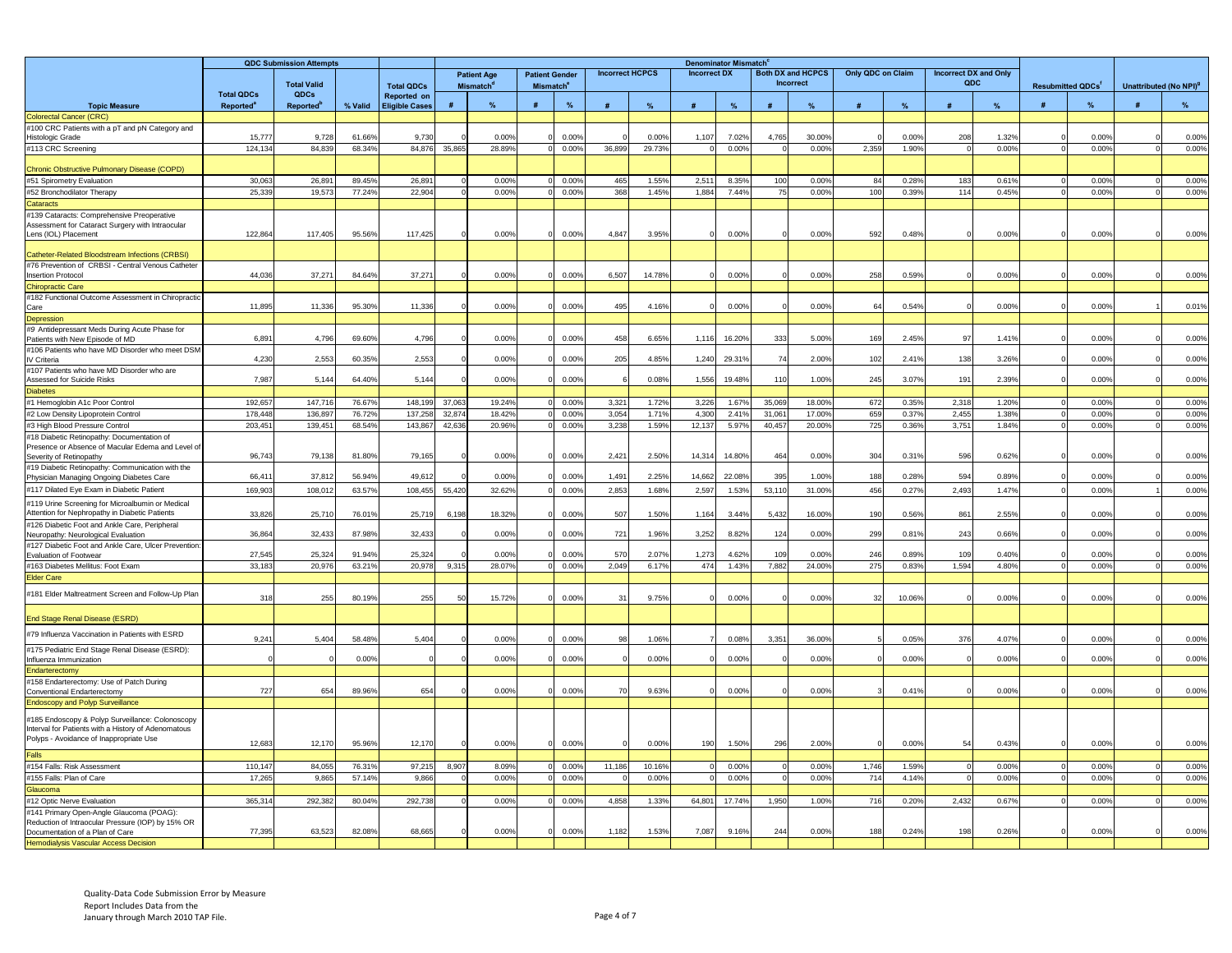|                                                                                               | <b>QDC Submission Attempts</b>                   |                                             |         |                                      | <b>Denominator Mismatch®</b> |                                                   |                                                |               |                        |               |                     |        |                 |                                       |                   |              |       |                                     |                         |       |                                    |                |
|-----------------------------------------------------------------------------------------------|--------------------------------------------------|---------------------------------------------|---------|--------------------------------------|------------------------------|---------------------------------------------------|------------------------------------------------|---------------|------------------------|---------------|---------------------|--------|-----------------|---------------------------------------|-------------------|--------------|-------|-------------------------------------|-------------------------|-------|------------------------------------|----------------|
|                                                                                               |                                                  | <b>Total Valid</b>                          |         |                                      |                              | <b>Patient Age</b><br><b>Mismatch<sup>d</sup></b> | <b>Patient Gender</b><br>Mismatch <sup>e</sup> |               | <b>Incorrect HCPCS</b> |               | <b>Incorrect DX</b> |        |                 | <b>Both DX and HCPCS</b><br>Incorrect | Only QDC on Claim |              |       | <b>Incorrect DX and Only</b><br>QDC | <b>Resubmitted QDCs</b> |       | Unattributed (No NPI) <sup>9</sup> |                |
| <b>Topic Measure</b>                                                                          | <b>Total ODCs</b><br><b>Reported<sup>a</sup></b> | <b>ODCs</b><br><b>Reported</b> <sup>b</sup> | % Valid | Reported on<br><b>Eligible Cases</b> | #                            | $\frac{9}{6}$                                     |                                                | $\frac{9}{6}$ |                        | $\frac{9}{6}$ |                     |        |                 |                                       |                   | $\mathbf{Q}$ |       | $\frac{9}{6}$                       | #                       | $\%$  | #                                  | %              |
| #172 Hemodialysis Vascular Access Decision-Making                                             |                                                  |                                             |         |                                      |                              |                                                   |                                                |               |                        |               |                     |        |                 |                                       |                   |              |       |                                     |                         |       |                                    |                |
| by Surgeon to Maximize Placement of Autogenous                                                |                                                  |                                             |         |                                      |                              |                                                   |                                                |               |                        |               |                     |        |                 |                                       |                   |              |       |                                     |                         |       |                                    |                |
| Arterial Venous (AV) Fistula                                                                  | 2,009                                            | 1,969                                       | 98.01%  | 1,969                                |                              | 0.00%                                             |                                                | 0.00%         |                        | 0.00%         | 36                  | 1.79%  |                 | 0.00%                                 |                   | 0.00%        |       | 0.05%                               |                         | 0.00% |                                    | 0.00%          |
| <b>Hepatitis C (HCV)</b><br>#84 Initial Hepatitis C RNA Testing                               | 732                                              | 683                                         | 93.319  | 693                                  |                              | 0.00%                                             |                                                | 0.00%         |                        | 1.64%         |                     | 2.60%  |                 | 1.00%                                 |                   | 0.41%        |       | 0.14%                               |                         | 0.00% |                                    | 0.00%          |
| #85 Genotype Testing Prior to Therapy                                                         | 767                                              | 696                                         | 90.74%  | 712                                  |                              | 0.00%                                             |                                                | 0.00%         | 12                     | 1.56%         | 36                  | 4.69%  |                 | 0.00%                                 |                   | 0.65%        |       | 0.39%                               |                         | 0.00% |                                    | 0.00%          |
| #86 Consideration for Antiviral Therapy                                                       | 311                                              | 275                                         | 88.429  | 275                                  |                              | 0.00%                                             |                                                | 0.00%         |                        | 1.29%         | 30                  | 9.65%  |                 | 0.00%                                 |                   | 0.64%        |       | 0.32%                               |                         | 0.00% |                                    | 0.00%          |
| #87 RNA Testing at Week 12 of Therapy                                                         | 343                                              | 314                                         | 91.55%  | 317                                  |                              | 0.00%                                             |                                                | 0.00%         |                        | 1.46%         | 18                  | 5.25%  |                 | 0.00%                                 |                   | 0.87%        |       | 0.29%                               |                         | 0.00% |                                    | 0.00%          |
| #89 Counseling Patients Regarding Use of Alcohol                                              | 453                                              | 382                                         | 84.33%  | 382                                  |                              | 0.00%                                             |                                                | 0.00%         |                        | 0.66%         | 60                  | 13.25% |                 | 1.00%                                 |                   | 0.88%        |       | 1.32%                               |                         | 0.00% |                                    | 0.00%          |
| #90 Counseling Patients Regarding Use of<br>Contraception Prior to Starting Antiviral Therapy | 100                                              | 66                                          | 66.00%  | 67                                   |                              | 0.00%                                             |                                                | 0.00%         |                        | 2.00%         |                     | 2.00%  | 2 <sup>2</sup>  | 22.00%                                |                   | 2.00%        |       | 5.00%                               |                         | 0.00% |                                    | 0.00%          |
| #183 Hepatitis C: Hepatitis A Vaccination in Patients<br>with HCV                             | 342                                              | 273                                         | 79.82%  | 273                                  |                              | 0.00%                                             |                                                | 0.00%         |                        | 0.88%         | 64                  | 18.71% |                 | 0.00%                                 |                   | 0.29%        |       | 0.29%                               |                         | 0.00% |                                    | 0.00%          |
| #184 Hepatitis C: Hepatitis B Vaccination in Patients<br>with HCV                             | 365                                              | 286                                         | 78.36%  | 286                                  |                              | 0.00%                                             |                                                | 0.00%         |                        | 0.82%         | -73                 | 20.009 |                 | 0.00%                                 |                   | 0.27%        |       | $0.55^{\circ}$                      |                         | 0.00% |                                    | 0.00%          |
| TIF                                                                                           |                                                  |                                             |         |                                      |                              |                                                   |                                                |               |                        |               |                     |        |                 |                                       |                   |              |       |                                     |                         |       |                                    |                |
| #124 HIT - Adoption/Use of EHRs                                                               | 2,154,596                                        | 2,046,551                                   | 94.99%  | 2,046,551                            |                              | 0.00%                                             |                                                | 0.00%         | 96,252                 | 4.47%         |                     | 0.00%  |                 | 0.00%                                 | 11,793            | 0.55%        |       | 0.00%                               |                         | 0.00% |                                    | 0.00%          |
| Imaging                                                                                       |                                                  |                                             |         |                                      |                              |                                                   |                                                |               |                        |               |                     |        |                 |                                       |                   |              |       |                                     |                         |       |                                    |                |
| #195 Stenosis Measurement in Carotid Imaging                                                  |                                                  |                                             |         |                                      |                              |                                                   |                                                |               |                        |               |                     |        |                 |                                       |                   |              |       |                                     |                         |       |                                    |                |
| <b>Studies</b>                                                                                | 75,592                                           | 69,739                                      | 92.26%  | 70,150                               |                              | 0.00%                                             |                                                | 0.00%         | 4,996                  | 6.61%         |                     | 0.00%  |                 | 0.00%                                 | 446               | 0.59%        |       | 0.00%                               |                         | 0.00% |                                    | 0.00%          |
| <b>Imaging-Stroke</b>                                                                         |                                                  |                                             |         |                                      |                              |                                                   |                                                |               |                        |               |                     |        | 644             |                                       |                   |              | 179   | 0.08%                               |                         |       |                                    |                |
| #10 CT or MRI Reports<br>Influenza                                                            | 222,814                                          | 204,587                                     | 91.82%  | 218,713                              |                              | 0.00%                                             |                                                | 0.00%         |                        | 0.00%         | 3,405               | 1.53%  |                 | 0.00%                                 |                   | 0.00%        |       |                                     |                         | 0.00% |                                    | 0.00%          |
| #110 Vaccination for Patients ≥ 50 Years Old                                                  | 191,340                                          | 182,93                                      | 95.61%  | 182,933                              | 3,455                        | 1.81%                                             |                                                | 0.00%         | 7,175                  | 3.75%         |                     | 0.00%  |                 | 0.00%                                 | 1,232             | 0.64%        |       | 0.00%                               |                         | 0.00% |                                    | 0.00%          |
| <b>Ischemic Vascular Disease</b>                                                              |                                                  |                                             |         |                                      |                              |                                                   |                                                |               |                        |               |                     |        |                 |                                       |                   |              |       |                                     |                         |       |                                    |                |
| #201 Ischemic Vascular Disease (IVD): Blood<br>Pressure Management Control                    | 37,527                                           | 34,115                                      | 90.91%  | 35,357                               |                              | 0.00%                                             |                                                | 0.00%         | 428                    | 1.14%         | 1,632               | 4.35%  |                 | 0.00%                                 | 5                 | 0.14%        |       | 0.08%                               |                         | 0.00% |                                    | 0.00%          |
| #202 Ischemic Vascular Disease (IVD): Complete                                                |                                                  |                                             |         |                                      |                              |                                                   |                                                |               |                        |               |                     |        |                 |                                       |                   |              |       |                                     |                         |       |                                    |                |
| Lipid Profile                                                                                 | 44,901                                           | 41,669                                      | 92.80%  | 41.669                               |                              | 0.00%                                             |                                                | 0.00%         | 494                    | 1.10%         | 2,531               | 5.64%  | 10 <sup>°</sup> | 0.00%                                 | - 81              | 0.18%        | 300   | 0.67%                               |                         | 0.00% |                                    | 0.00%          |
| #203 Ischemic Vascular Disease (IVD): Low Density<br>Lipoprotein (LDL-C) Control              | 27,508                                           | 25,84                                       | 93.96%  | 25,846                               |                              | 0.00%                                             |                                                | 0.00%         | 262                    | 0.95%         | 1,330               | 4.83%  | $\overline{2}$  | 0.00%                                 | 4 <sup>′</sup>    | 0.16%        | 20    | 0.079                               |                         | 0.00% |                                    | 0.00%          |
| #204 Ischemic Vascular Disease (IVD): Use of                                                  | 35,892                                           | 33,493                                      |         | 33,493                               |                              | 0.00%                                             |                                                | 0.00%         | 432                    |               |                     | 4.88%  | 126             | 0.00%                                 | 70                |              | 49    | 0.149                               |                         | 0.00% |                                    |                |
| Aspirin or Another Antithrombotic                                                             |                                                  |                                             | 93.32%  |                                      |                              |                                                   |                                                |               |                        | 1.20%         | 1,753               |        |                 |                                       |                   | 0.20%        |       |                                     |                         |       |                                    | 0.00%          |
| Leukemia (CLL)<br>#70 Baseline Flow Cytometry                                                 | 6,336                                            | 5,947                                       | 93.86%  | 5,947                                |                              | 0.00%                                             |                                                | 0.00%         | 60                     | 0.95%         | 308                 | 4.86%  |                 | 0.00%                                 | 16                | 0.25%        |       | 0.11%                               |                         | 0.00% |                                    | 0.00%          |
| <b>Macular Degeneration</b>                                                                   |                                                  |                                             |         |                                      |                              |                                                   |                                                |               |                        |               |                     |        |                 |                                       |                   |              |       |                                     |                         |       |                                    |                |
| #14 Dilated Macular Examination                                                               | 312,106                                          | 299,766                                     | 96.05%  | 299,969                              | 283                          | 0.09%                                             |                                                | 0.00%         | 5,169                  | 1.66%         | 5,668               | 1.82%  | 562             | 0.00%                                 | 707               | 0.23%        | 192   | 0.06%                               |                         | 0.00% |                                    | 0.00%          |
| #140 Age-Related Macular Degeneration (AMD):                                                  |                                                  |                                             |         |                                      |                              |                                                   |                                                |               |                        |               |                     |        |                 |                                       |                   |              |       |                                     |                         |       |                                    |                |
| Counseling on Antioxidant Supplement                                                          | 188,634                                          | 181,557                                     | 96.25%  | 182,668                              | 146                          | 0.08%                                             |                                                | 0.00%         | 2,81'                  | 1.49%         | 2,483               | 1.32%  | 267             | 0.00%                                 | 386               | 0.20%        | 89    | 0.05%                               |                         | 0.00% |                                    | 0.00%          |
| Myelodysplastic Syndrome (MDS) and Acute<br><b>Leukemias</b>                                  |                                                  |                                             |         |                                      |                              |                                                   |                                                |               |                        |               |                     |        |                 |                                       |                   |              |       |                                     |                         |       |                                    |                |
| #67 Baseline Cytogenetic Testing Performed on<br><b>Bone Marrow</b>                           | 7,606                                            | 7,100                                       | 93.35%  | 7,100                                |                              | 0.00%                                             |                                                | 0.00%         | 85                     | 1.12%         | 394                 | 5.189  |                 | 0.00%                                 | $\mathcal{P}$     | $0.28^{c}$   |       | $0.05^{\circ}$                      |                         | 0.00% |                                    | 0.00%          |
| #68 Documentation of Iron Stores in Patients<br>Receiving Erythropoietin Therapy              | 4,800                                            | 4,281                                       | 89.19%  | 4,501                                |                              | 0.00%                                             |                                                | 0.00%         | 69                     | 1.44%         | 216                 | 4.50%  |                 | 0.00%                                 | 10                | 0.21%        |       | 0.06%                               |                         | 0.00% |                                    | 0.00%          |
| <b>Medication Management</b>                                                                  |                                                  |                                             |         |                                      |                              |                                                   |                                                |               |                        |               |                     |        |                 |                                       |                   |              |       |                                     |                         |       |                                    |                |
| #46 Medication Reconciliation: Reconciliation After<br>Discharge from an Inpatient Facility   | 5,930                                            | $\overline{\phantom{0}}$                    | 0.39%   | 42                                   | 382                          | 6.44%                                             |                                                | 0.00%         | 845                    | 14.25%        |                     | 0.009  |                 | 0.00%                                 | 275               | 4.649        |       | 0.00%                               |                         | 0.00% |                                    | 0.00%          |
| #130 Documentation of Current Medications                                                     | 698,772                                          | 660,059                                     | 94.46%  | 660,059                              | -6                           | 0.00%                                             |                                                | 0.00%         | 33,675                 | 4.82%         |                     | 0.00%  |                 | 0.00%                                 | 5,038             | 0.72%        |       | 0.00%                               | $\Omega$                | 0.00% |                                    | 0.00%          |
| <b>Mental Health</b>                                                                          |                                                  |                                             |         |                                      |                              |                                                   |                                                |               |                        |               |                     |        |                 |                                       |                   |              |       |                                     |                         |       |                                    |                |
| #134 Screening for Clinical Depression                                                        | 6,237                                            | 3,723                                       | 59.69%  | 3,723                                |                              | 0.00%                                             |                                                | 0.00%         | 1,870                  | 29.98%        |                     | 0.00%  |                 | 0.00%                                 | 644               | 10.33%       |       | 0.00%                               |                         | 0.00% |                                    | 0.00%          |
| Myeloma                                                                                       |                                                  |                                             |         |                                      |                              |                                                   |                                                |               |                        |               |                     |        |                 |                                       |                   |              |       |                                     |                         |       |                                    |                |
| #69 Treatment with Bisphosphonates                                                            | 5,660                                            | 5,388                                       | 95.19%  | 5,388                                |                              | 0.00%                                             |                                                | 0.00%         | 64                     | 1.13%         | 187                 | 3.30%  |                 | 0.00%                                 | 12                | 0.219        |       | 0.04%                               |                         | 0.00% |                                    | 0.00%          |
| Myocardial Infarction<br>#28 Aspirin at Arrival                                               | 11,776                                           | 10,040                                      |         | 10,041                               |                              | 0.00%                                             |                                                | 0.00%         | 390                    | 3.31%         | 1,235               | 10.49% | -53             | 0.00%                                 | 42                | 0.36%        | 16    | 0.14%                               |                         | 0.00% |                                    | 0.00%          |
| Nuclear Medicine                                                                              |                                                  |                                             | 85.26%  |                                      |                              |                                                   |                                                |               |                        |               |                     |        |                 |                                       |                   |              |       |                                     |                         |       |                                    |                |
| #147 Nuclear Medicine: Correlation with Existing                                              |                                                  |                                             |         |                                      |                              |                                                   |                                                |               |                        |               |                     |        |                 |                                       |                   |              |       |                                     |                         |       |                                    |                |
| Imaging Studies for All Patients Undergoing Bone                                              |                                                  |                                             |         |                                      |                              |                                                   |                                                |               |                        |               |                     |        |                 |                                       |                   |              |       |                                     |                         |       |                                    |                |
| Scintingraphy                                                                                 | 27,630                                           | 26,877                                      | 97.27%  | 26,945                               |                              | 0.00%                                             |                                                | 0.00%         | 532                    | 1.93%         |                     | 0.00%  |                 | 0.00%                                 | 153               | 0.55%        |       | 0.009                               |                         | 0.00% |                                    | 0.00%          |
| Obesity                                                                                       |                                                  |                                             |         |                                      |                              |                                                   |                                                |               |                        |               |                     |        |                 |                                       |                   |              |       |                                     |                         |       |                                    |                |
| #128 Universal Weight Screening and Follow-Up                                                 | 131,989                                          | 126,030                                     | 95.49%  | 126,030                              |                              | 0.00%                                             |                                                | 0.00%         | 5,176                  | 3.92%         |                     | 0.00%  |                 | 0.00%                                 | 783               | 0.59%        |       | 0.00%                               |                         | 0.00% |                                    | 0.00%          |
| Oncology                                                                                      |                                                  |                                             |         |                                      |                              |                                                   |                                                |               |                        |               |                     |        |                 |                                       |                   |              |       |                                     |                         |       |                                    |                |
| #156 Oncology: Radiation Dose Limits to Normal<br><b>Tissues</b>                              | 41                                               | 29                                          | 70.29   | 291                                  |                              | 0.00%                                             |                                                | 0.009         |                        | 4.59%         |                     | 21.50% |                 | 3.00%                                 |                   | 0.24%        |       | 0.009                               |                         | 0.00% |                                    | $0.00^{\circ}$ |
| #194 Oncology: Cancer Stage Documented                                                        | 17,669                                           | 16,429                                      | 92.98%  | 16,435                               |                              | 0.00%                                             |                                                | 0.00%         | 198                    | 1.12%         | 934                 | 5.29%  | 2 <sup>F</sup>  | 0.00%                                 | 70                | 0.40%        | 15    | 0.08%                               |                         | 0.00% |                                    | 0.00%          |
| Osteoporosis                                                                                  |                                                  |                                             |         |                                      |                              |                                                   |                                                |               |                        |               |                     |        |                 |                                       |                   |              |       |                                     |                         |       |                                    |                |
| #24 Communication with the Physician Managing<br>Ongoing Care Post-Fracture                   | 2,962                                            | 824                                         | 27.82%  | 824                                  | 23                           | 0.78%                                             |                                                | 0.00%         | 70                     | 2.36%         | 1,007               | 34.00% | 613             | 21.00%                                | 28                | 0.95%        | 1,003 | 33.86%                              |                         | 0.00% |                                    | 0.00%          |
|                                                                                               |                                                  |                                             |         |                                      |                              |                                                   |                                                |               |                        |               |                     |        |                 |                                       |                   |              |       |                                     |                         |       |                                    |                |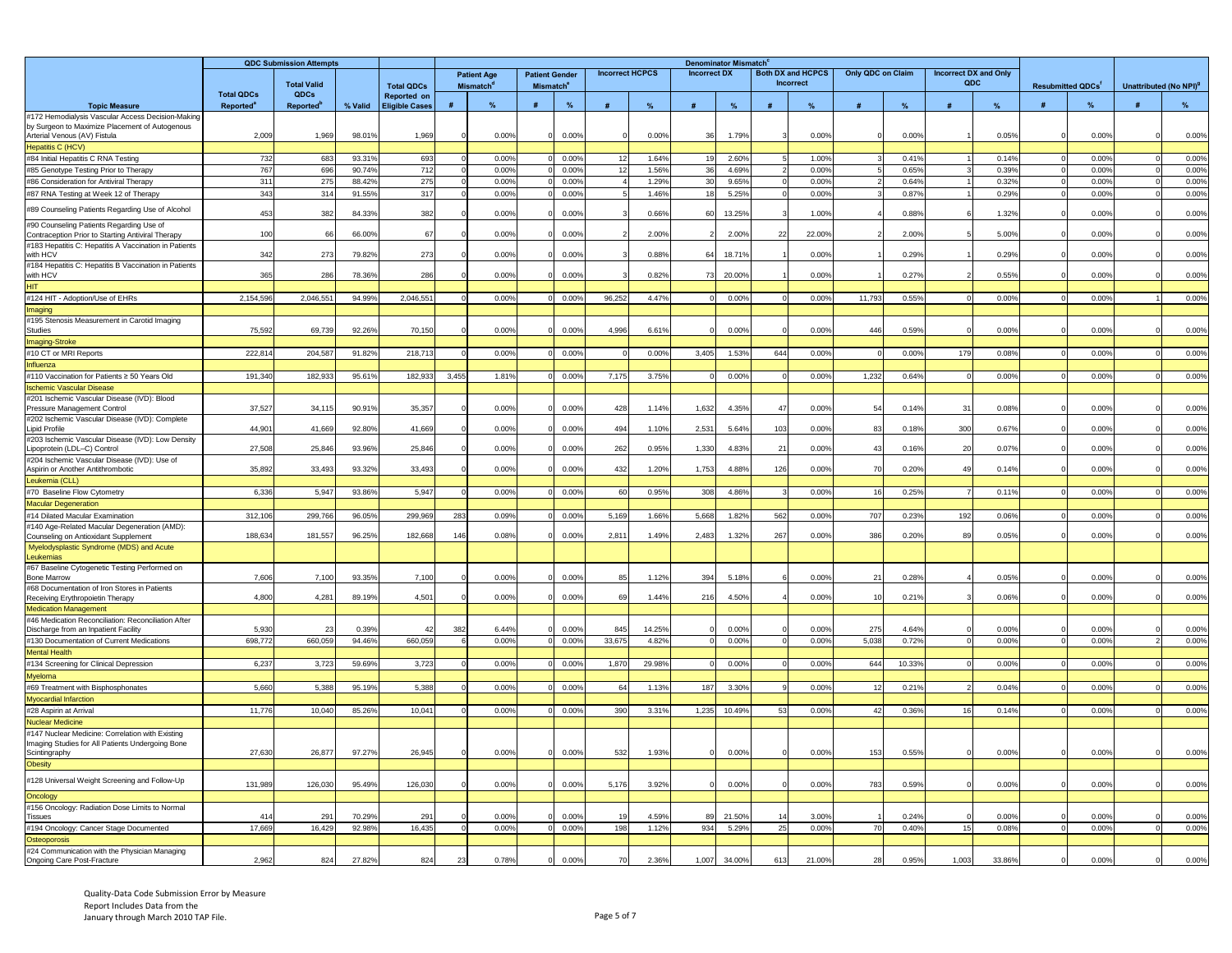|                                                                                                                                                 | <b>QDC Submission Attempts</b>             |                               |                 |                                             |                                             |                |                                                |                |                        | Denominator Mismatch <sup>c</sup> |                     |                  |                                       |                |                      |                |                                     |                |                          |                |                                    |                |
|-------------------------------------------------------------------------------------------------------------------------------------------------|--------------------------------------------|-------------------------------|-----------------|---------------------------------------------|---------------------------------------------|----------------|------------------------------------------------|----------------|------------------------|-----------------------------------|---------------------|------------------|---------------------------------------|----------------|----------------------|----------------|-------------------------------------|----------------|--------------------------|----------------|------------------------------------|----------------|
|                                                                                                                                                 |                                            | <b>Total Valid</b>            |                 | <b>Total QDCs</b>                           | <b>Patient Age</b><br>Mismatch <sup>d</sup> |                | <b>Patient Gender</b><br>Mismatch <sup>e</sup> |                | <b>Incorrect HCPCS</b> |                                   | <b>Incorrect DX</b> |                  | <b>Both DX and HCPCS</b><br>Incorrect |                | Only QDC on Claim    |                | <b>Incorrect DX and Only</b><br>QDC |                | <b>Resubmitted QDCs'</b> |                | Unattributed (No NPI) <sup>9</sup> |                |
| <b>Topic Measure</b>                                                                                                                            | <b>Total QDCs</b><br>Reported <sup>®</sup> | QDCs<br>Reported <sup>b</sup> | % Valid         | <b>Reported on</b><br><b>Eligible Cases</b> |                                             | %              |                                                | %              |                        | $O_{\Lambda}$                     |                     |                  |                                       |                |                      |                |                                     |                |                          | %              | #                                  | $\%$           |
| #39 Screening or Therapy for Women Aged 65 Years                                                                                                |                                            |                               |                 |                                             |                                             |                |                                                |                |                        |                                   |                     |                  |                                       |                |                      |                |                                     |                |                          |                |                                    |                |
| and Older                                                                                                                                       | 116,33                                     | 107.067                       | 92.03%          | 107,067                                     | 2.580                                       | 2.22%          | 3.340                                          | 2.87           | 7,414                  | 6.37%                             |                     | 0.00             |                                       | 0.00%          | 1,856                | 1.60%          |                                     | 0.00%          |                          | 0.00%          |                                    | 0.00%          |
| #40 Management Following Fracture                                                                                                               | 29,46<br>23,906                            | 532<br>18,341                 | 1.81%<br>76.72% | 532<br>18,341                               | 242<br>197                                  | 0.82%<br>0.82% |                                                | 0.00%<br>0.00% | 37<br>356              | 0.13%<br>1.49%                    | 27,128<br>4.587     | 92.08%<br>19.19% | 1.179<br>425                          | 4.00%<br>2.00% | 4 <sup>i</sup><br>Q. | 0.15%<br>0.38% | 2,927<br>357                        | 9.93%<br>1.49% |                          | 0.00%<br>0.00% |                                    | 0.00%<br>0.00% |
| #41 Pharmacologic Therapy<br><b>Otitis</b>                                                                                                      |                                            |                               |                 |                                             |                                             |                |                                                |                |                        |                                   |                     |                  |                                       |                |                      |                |                                     |                |                          |                |                                    |                |
| #91 AOE: Topical Therapy                                                                                                                        | 795                                        | 759                           | 95.47%          | 759                                         |                                             | 0.00%          |                                                | 0.00%          | 11                     | 1.38%                             | 17                  | 2.14%            |                                       | 0.00%          |                      | 0.75%          |                                     | 0.13%          |                          | 0.00%          |                                    | 0.00%          |
| #92 AOE: Pain Assessment                                                                                                                        | 616                                        | <b>559</b>                    | 90.75%          | 559                                         |                                             | 0.00%          |                                                | 0.00%          |                        | 0.00%                             | 30                  | 4.87%            |                                       | 0.00%          |                      | 0.65%          |                                     | 1.46%          |                          | 0.00%          |                                    | 0.00%          |
| #93 AOE: Systemic Antimicrobial Therapy -<br>Avoidance of Inappropriate Use                                                                     | 544                                        | 516                           | 94.85%          | 516                                         |                                             | 0.00%          |                                                | 0.00%          |                        | 1.47%                             |                     | 2.57%            |                                       | 0.00%          |                      | 0.74%          |                                     | 0.18%          |                          | 0.00%          |                                    | 0.00%          |
| #94 OME: Diagnostic Evaluation - Assessment of<br>Tympanic Membrane Mobility                                                                    | <b>29</b>                                  |                               | 0.00%           |                                             | 29                                          | 100.00%        |                                                | 0.00%          |                        | 0.00%                             |                     | 0.00%            | 29                                    | 100.00%        |                      | 0.00%          |                                     | 0.00%          |                          | 0.00%          |                                    | 0.00%          |
| Pain Management                                                                                                                                 |                                            |                               |                 |                                             |                                             |                |                                                |                |                        |                                   |                     |                  |                                       |                |                      |                |                                     |                |                          |                |                                    |                |
| #131 Assessment Prior to Initiation of Patient<br>Treatment                                                                                     | 70,365                                     | 56,917                        | 80.89%          | 56,917                                      |                                             | 0.00%          |                                                | 0.00%          | 11.85                  | 16.85%                            |                     | 0.00%            |                                       | 0.00%          | 1,592                | 2.26%          |                                     | 0.00%          |                          | 0.00%          |                                    | 0.00%          |
| Perioperative                                                                                                                                   |                                            |                               |                 |                                             |                                             |                |                                                |                |                        |                                   |                     |                  |                                       |                |                      |                |                                     |                |                          |                |                                    |                |
| #20 Timing of Antibiotic Prophylaxis - Ordering<br>Physician                                                                                    | 673,219                                    | 51.689                        | 7.68%           | 51,752                                      | 43                                          | 0.01%          |                                                | 0.00%          | 613,734                | 91.16%                            |                     | 0.00%            |                                       | 0.00%          | 7,733                | 1.15%          |                                     | 0.00%          |                          | 0.00%          |                                    | 0.00%          |
| #21 Selection of Prophylactic Antibiotic - First OR<br>Second Generation Cephalosporin<br>#22 Discontinuation of Prophylactic Antibiotics (Non- | 49,170                                     | 40,291                        | 81.94%          | 40,291                                      |                                             | 0.01%          |                                                | 0.00%          | 8,533                  | 17.35%                            |                     | 0.00%            |                                       | 0.00%          | 346                  | 0.70%          |                                     | 0.00%          |                          | 0.00%          |                                    | 0.00%          |
| Cardiac Procedures)                                                                                                                             | 50,73'                                     | 24.53                         | 48.36%          | 42,606                                      |                                             | 0.01%          |                                                | 0.00%          | 7.80                   | 15.39%                            |                     | 0.009            |                                       | 0.00%          | 32 <sub>0</sub>      | 0.63%          |                                     | 0.00%          |                          | $0.00^{\circ}$ |                                    | 0.00%          |
| #23 VTE Prophylaxis                                                                                                                             | 36,442                                     | 28,820                        | 79.08%          | 28,820                                      |                                             | 0.01%          |                                                | 0.00%          | 7,361                  | 20.20%                            |                     | 0.00%            |                                       | 0.00%          | 261                  | 0.72%          |                                     | 0.00%          |                          | 0.00%          |                                    | 0.00%          |
| #30 Timing of Prophylactic Antibiotics - Administering                                                                                          |                                            |                               |                 |                                             |                                             |                |                                                |                |                        |                                   |                     |                  |                                       |                |                      |                |                                     |                |                          |                |                                    |                |
| Physician                                                                                                                                       | 663,77                                     | 520,67                        | 78.44%          | 527,641                                     | 43                                          | 0.01%          |                                                | 0.00%          | 132,660                | 19.99%                            |                     | 0.00%            |                                       | 0.00%          | 3.47                 | 0.52%          |                                     | 0.00%          |                          | 0.00%          |                                    | 0.00%          |
| #45 Discontinuation of Prophylactic Antibiotics                                                                                                 | 40,819                                     | 9,632                         | 23.60%          | 12,124                                      |                                             | 0.01%          |                                                | 0.00%          | 27,998                 | 68.59%                            |                     | 0.00%            |                                       | 0.00%          | 697                  | 1.71%          |                                     | 0.00%          |                          | 0.00%          |                                    | 0.00%          |
| Pharyngitis                                                                                                                                     | 27'                                        |                               | 0.37%           |                                             | 270                                         | 99.63%         |                                                | 0.00%          |                        | 0.00%                             |                     | 0.00%            | 268                                   | 99.00%         |                      | 0.00%          |                                     | 0.74%          |                          | 0.00%          |                                    | 0.00%          |
| #66 Appropriate Testing for Children<br>Pneumonia                                                                                               |                                            |                               |                 |                                             |                                             |                |                                                |                |                        |                                   |                     |                  |                                       |                |                      |                |                                     |                |                          |                |                                    |                |
| #56 Vital Signs for Community-Acquired Bacterial                                                                                                |                                            |                               |                 |                                             |                                             |                |                                                |                |                        |                                   |                     |                  |                                       |                |                      |                |                                     |                |                          |                |                                    |                |
| Pneumonia                                                                                                                                       | 105,725                                    | 99,069                        | 93.70%          | 99.072                                      |                                             | 0.00%          |                                                | 0.00%          | 3,206                  | 3.03%                             | 2,801               | 2.65%            | 228                                   | 0.00%          | 39                   | 0.37%          |                                     | 0.03%          |                          | 0.00%          |                                    | 0.00%          |
| #57 Assessment of Oxygen Saturation for Community<br>Acquired Bacterial Pneumonia                                                               | 116,210                                    | 110,632                       | 95.20%          | 110,632                                     |                                             | 0.00%          |                                                | 0.00%          | 3,423                  | 2.95%                             | 1,598               | 1.38%            |                                       | 0.00%          | 439                  | 0.38%          | 39                                  | 0.03%          |                          | 0.00%          |                                    | 0.00%          |
| #58 Assessment of Mental Status for Community-<br><b>Acquired Bacterial Pneumonia</b>                                                           | 103,919                                    | 99.41                         | 95.67%          | 99,439                                      |                                             | 0.00%          |                                                | 0.00%          | 3,078                  | 2.96%                             | 853                 | 0.82%            | 135                                   | 0.00%          | 385                  | 0.37%          | 36                                  | 0.03%          |                          | 0.00%          |                                    | 0.00%          |
| #59 Empiric Antibiotic for Community-Acquired<br>Bacterial Pneumonia                                                                            | 71,920                                     | 68,81                         | 95.68%          | 68,816                                      |                                             | 0.00%          |                                                | 0.00%          | 2,149                  | 2.99%                             | 585                 | 0.81%            | $\Lambda^{\mathfrak{g}}$              | 0.00%          | 309                  | 0.43%          | 25                                  | 0.03%          |                          | 0.00%          |                                    | 0.00%          |
| Pneumonia Pneumococcal                                                                                                                          |                                            |                               |                 |                                             |                                             |                |                                                |                |                        |                                   |                     |                  |                                       |                |                      |                |                                     |                |                          |                |                                    |                |
| #111 Vaccination for Patients 65 years and Older                                                                                                | 195,744                                    | 179,97                        | 91.94%          | 180,114                                     | 7.546                                       | 3.86%          |                                                | 0.00%          | 14,090                 | 7.20%                             |                     | 0.00%            |                                       | 0.00%          | 1,54                 | 0.79%          |                                     | 0.00%          |                          | 0.00%          |                                    | 0.00%          |
| <b>Preventive Care and Screening</b><br>#173 Preventive Care and Screening: Unhealthy                                                           |                                            |                               |                 |                                             |                                             |                |                                                |                |                        |                                   |                     |                  |                                       |                |                      |                |                                     |                |                          |                |                                    |                |
| Alcohol Use - Screening                                                                                                                         | 35,682                                     | 34.39                         | 96.39%          | 34.393                                      |                                             | 0.00%          |                                                | 0.00%          | 1.130                  | 3.17%                             |                     | 0.00%            |                                       | 0.00%          | 159                  | 0.45%          |                                     | $0.00^{\circ}$ |                          | 0.00%          |                                    | 0.00%          |
| <b>Prostate Cancer</b>                                                                                                                          |                                            |                               |                 |                                             |                                             |                |                                                |                |                        |                                   |                     |                  |                                       |                |                      |                |                                     |                |                          |                |                                    |                |
| #102 Inappropriate Use of Bone Scan for Staging                                                                                                 |                                            |                               |                 |                                             |                                             |                |                                                |                |                        |                                   |                     |                  |                                       |                |                      |                |                                     |                |                          |                |                                    |                |
| Low-Risk Prostate Cancer Patients<br>#104 Adjuvant Hormonal Therapy for High-Risk                                                               | 1,246                                      | 724                           | 58.119          | 747                                         |                                             | 0.00%          |                                                | 0.00%          | 450                    | 36.129                            |                     | 0.169            | $\mathbf{a}$                          | 3.00%          |                      | 0.64%          |                                     | 0.409          |                          | 0.00%          |                                    | 0.00%          |
| Prostate Cancer Patients                                                                                                                        | 968                                        | 635                           | 65.60%          | 646                                         |                                             | 0.00%          |                                                | 0.00%          | 280                    | 28.93%                            |                     | 0.21%            |                                       | 2.00%          |                      | 1.45%          |                                     | 0.419          |                          | 0.00           |                                    | 0.00%          |
| #105 Three-dimensional Radiotherapy for Patients<br>with Prostate Cancer                                                                        | 1,141                                      | 784                           | 68.71%          | 800                                         |                                             | 0.00%          |                                                | 0.00%          | 283                    | 24.80%                            |                     | 0.70%            | 21                                    | 2.00%          | 28                   | 2.45%          |                                     | 0.09%          |                          | 0.00%          |                                    | 0.00%          |
| Radiology                                                                                                                                       |                                            |                               |                 |                                             |                                             |                |                                                |                |                        |                                   |                     |                  |                                       |                |                      |                |                                     |                |                          |                |                                    |                |
| #145 Radiology: Exposure Time Reported for<br>Procedures Using Fluoroscopy                                                                      | 138,612                                    | 129,186                       | 93.20%          | 129,189                                     |                                             | 0.00%          |                                                | 0.00%          | 7,950                  | 5.74%                             |                     | 0.00%            |                                       | 0.00%          | 1,473                | 1.06%          |                                     | 0.00%          |                          | 0.00%          |                                    | 0.00%          |
| #146 Radiology: Inappropriate Use of "Probably<br>Benign" Assessment Category in Mammography<br>Screening                                       | 799,244                                    | 798,396                       | 99.89%          | 798,457                                     |                                             | 0.00%          |                                                | 0.00%          |                        | 0.00%                             | 57                  | 0.01%            | 608                                   | 0.00%          |                      | 0.00%          | 127                                 | 0.02%          |                          | 0.00%          |                                    | 0.00%          |
| <b>Stroke and Stroke Rehabilitation</b>                                                                                                         |                                            |                               |                 |                                             |                                             |                |                                                |                |                        |                                   |                     |                  |                                       |                |                      |                |                                     |                |                          |                |                                    |                |
| #31 DVT Prophylaxis for Ischemic Stroke or                                                                                                      |                                            |                               |                 |                                             |                                             |                |                                                |                |                        |                                   |                     |                  |                                       |                |                      |                |                                     |                |                          |                |                                    |                |
| Intracranial Hemorrhage                                                                                                                         | 2.44                                       | 1,953                         | 79.98%          | 1,953                                       |                                             | 0.00%          |                                                | 0.00%          | 164                    | 6.72%                             | 211                 | 8.64%            |                                       | 3.00%          | 21                   | 1.15%          |                                     | 0.78%          |                          | 0.00%          |                                    | 0.00%          |
| #32 Discharged on Antiplatelet Therapy                                                                                                          | 3,265                                      | 2,72                          | 83.34%          | 2.721                                       |                                             | 0.00%          |                                                | 0.00%          | 171                    | 5.24%                             | 179                 | 5.48%            | 87                                    | 3.00%          | $\Delta\Delta$       | 1.35%          | 66                                  | 2.02%          |                          | 0.00%          |                                    | 0.00%          |
| #35 Screening for Dysphagia                                                                                                                     | 1,61                                       | 1,052                         | 64.98%          | 1,227                                       |                                             | 0.00%          |                                                | 0.00%          | 110                    | 6.79%                             | 217                 | 13.40%           | 48                                    | 3.00%          |                      | 0.93%          |                                     | 0.31%          |                          | 0.00           |                                    | 0.00%          |
| #36 Consideration of Rehabilitation Services                                                                                                    | 2,447                                      | 2,053                         | 83.90%          | 2,058                                       |                                             | 0.00%          |                                                | 0.00%          | 120                    | 4.90%                             | 191                 | 7.81%            | 36                                    | 1.00%          | 34                   | 1.39%          | 17                                  | 0.69%          |                          | 0.00%          |                                    | 0.00%          |
| Syncope                                                                                                                                         |                                            |                               |                 |                                             |                                             |                |                                                |                |                        |                                   |                     |                  |                                       |                |                      |                |                                     |                |                          |                |                                    |                |
| #55 ECG Performed for Syncope<br><b>Thoracic Surger</b>                                                                                         | 290,910                                    | 61,399                        | 21.11%          | 61,399                                      | 50,234                                      | 17.27%         |                                                | 0.00%          | 1,991                  | 0.68%                             | 170,363             | 58.56%           | 55,682                                | 19.00%         | 199                  | 0.07%          | 3,536                               | 1.22%          |                          | 0.00%          |                                    | 0.00%          |
|                                                                                                                                                 |                                            |                               |                 |                                             |                                             |                |                                                |                |                        |                                   |                     |                  |                                       |                |                      |                |                                     |                |                          |                |                                    |                |
| #157 Thoracic Surgery: Recording of Clinical Stage<br>for Lung Cancer and Esophageal Cancer Resection                                           | 4.49                                       | 306                           | 6.81%           | 441                                         |                                             | 0.00%          |                                                | 0.00%          |                        | 0.00%                             |                     | 0.07%            | 3,738                                 | 83.00%         |                      | 0.00%          | 313                                 | 6.96%          |                          | 0.00%          |                                    | 0.00%          |
| <b>Tobacco Use</b>                                                                                                                              |                                            |                               |                 |                                             |                                             |                |                                                |                |                        |                                   |                     |                  |                                       |                |                      |                |                                     |                |                          |                |                                    |                |
| #114 Inquiry Regarding Tobacco Use                                                                                                              | 734,95                                     | 639,27                        | 86.98%          | 698.75                                      |                                             | 0.00%          |                                                | 0.00%          | 32,367                 | 4.40%                             |                     | 0.00%            |                                       | 0.00%          | 3,828                | 0.52%          |                                     | 0.00%          |                          | 0.00%          | $\Omega$                           | 0.00%          |
| #115 Advising Smokers to Quit                                                                                                                   | 370,697                                    | 340,889                       | 91.96%          | 353,230                                     |                                             | 0.00%          |                                                | 0.00%          | 15,203                 | 4.10%                             | $\Omega$            | 0.00%            |                                       | 0.00%          | 2,264                | 0.61%          |                                     | 0.00%          |                          | 0.00%          | $\Omega$                           | 0.00%          |